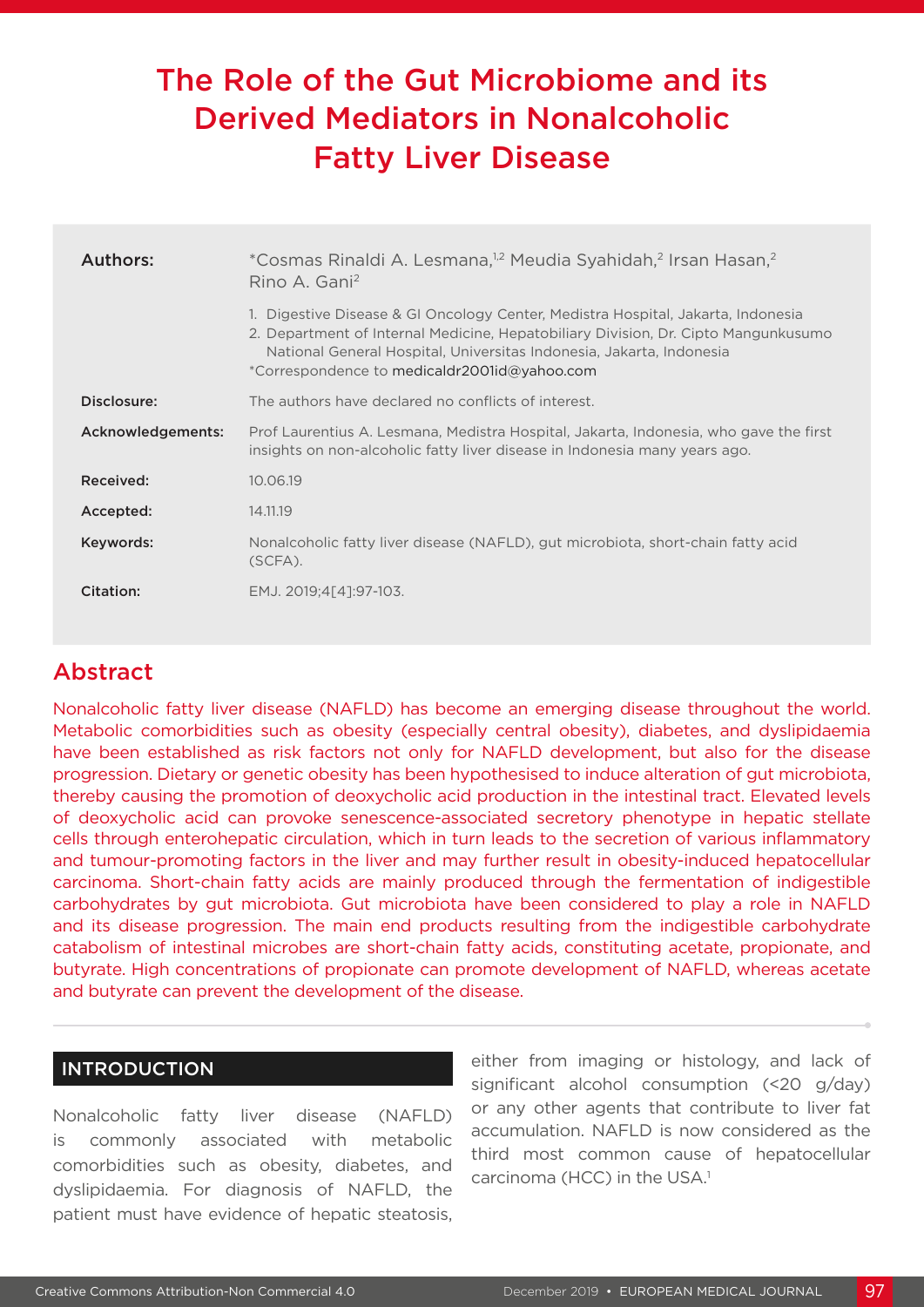Gut dysbiosis is an imbalance condition of gut bacteria which has been hypothesised to have an important role in NAFLD. Short-chain fatty acids (SCFA) are mainly produced by the fermentation of indigestible carbohydrates (CHO) by gut microbiota.2 The exact role of SCFA in the pathogenesis of NAFLD is still unclear. In this review, the nature of gut microbiota, the role of SCFA, and their implications on NAFLD are discussed.

### NATURAL HISTORY, PREVALENCE, AND RISK FACTORS OF NONALCOHOLIC FATTY LIVER DISEASE

NAFLD is a wide spectrum of diseases developed from simple steatosis, potentially progressing to steatohepatitis and then to liver cirrhosis or HCC development. Based on its histopathology, NAFLD can be differentiated into two phenotypes: the usually stable condition, nonalcoholic fatty liver (NAFL), without hepatocellular injury evidence; or nonalcoholic steatohepatitis (NASH) with evidence of hepatocyte injury. Most patients with NAFLD will remain in a stable condition. If the liver histopathology only shows isolated steatosis or simple steatosis, patients will usually have a benign prognosis; however, some of the NAFLD population will progress to NASH. Prevalence of NASH ranges between 6% and 13%, and >50% attain condition stability or go into regression. Approximately 9–20% of the NASH population will progress to cryptogenic cirrhosis and 40– 60% of them will experience cirrhosis-related complication, including HCC, over 5-7 years.<sup>3,4</sup>

Studies have shown that most of the metabolic parameters such as obesity, hyperlipidaemia, hypertension, and diabetes are strongly related to NAFLD.5-10 Similar small studies in Asia conducted by Lesmana et al.<sup>11</sup> and Amarapurkar et al.<sup>12</sup> showed several metabolic components that were significantly associated with disease progression in NASH patients. The metabolic components strongly associated with NASH included obesity, hyperlipidaemia, and Type 2 diabetes mellitus (DM). Based on a World Health Organization (WHO) dataset, there was increased prevalence of overweight and obese individuals in 2016, and this is predicted to rise further in the future.<sup>4</sup> Based on follow-up research conducted in Indonesia, the prevalence of obesity

(BMI  $>27.0 \text{ kg/m}^2$ ) in adults has significantly increased in the last 12 years, from 10.5% in 2007 to 21.8% in 2018.13

In line with this, there is an increased prevalence of NAFLD in the world, particularly in the USA where it has ranged between 15% and 25% for 5 years (Republic of Indonesia Ministry of Health, data on file). Indonesia, the largest country in south-east Asia, has also shown the clinical importance of NAFLD prevalence. The first Indonesian study conducted by Hasan et al.<sup>14</sup> in 2002 revealed that from 808 subjects in a community based in Depok, 30.6% experienced NAFLD. An additional study conducted by Lesmana et al.<sup>15</sup> in 2015, showed from a patient database that 51% of adult NAFLD cases are initially found in transabdominal ultrasound check-ups in hospitals.

These two studies also analysed the risk factors of NAFLD development. The first study conducted by Hasan et al.14 identified the statistically significant risk factors for NAFLD as age, triglyceride level, DM, and obesity, whereas sex, fat intake, and physical activity were not associated with NAFLD. Lesmana et al.15 conversely found that sex, age, blood pressure, BMI, fasting blood glucose, triglycerides, high-density lipoprotein, and serum alanine transaminase were statistically significant risk factors for NAFLD development. From these two studies, it can be concluded that NAFLD is a hepatic manifestation of the metabolic syndrome family, and obesity is considered as the most important factor for NAFLD based on the insulin resistance mechanism. This conclusion has been supported by many studies from Western countries.<sup>16,17</sup>

#### GUT MICROBIOME

The human microbiome exists in many parts of the body and outnumbers human cells by a ratio of 10:1. Gut microbiota play a key role in nutrition, fighting against pathogenic bacteria, and influencing developmental factors of the body, from body weight to brain development. Development of the gut microbiome begins at birth and continues to adulthood. The first phase of development of the gut microbiome is determined by whether a baby is born naturally or by caesarean section. In the next phase, the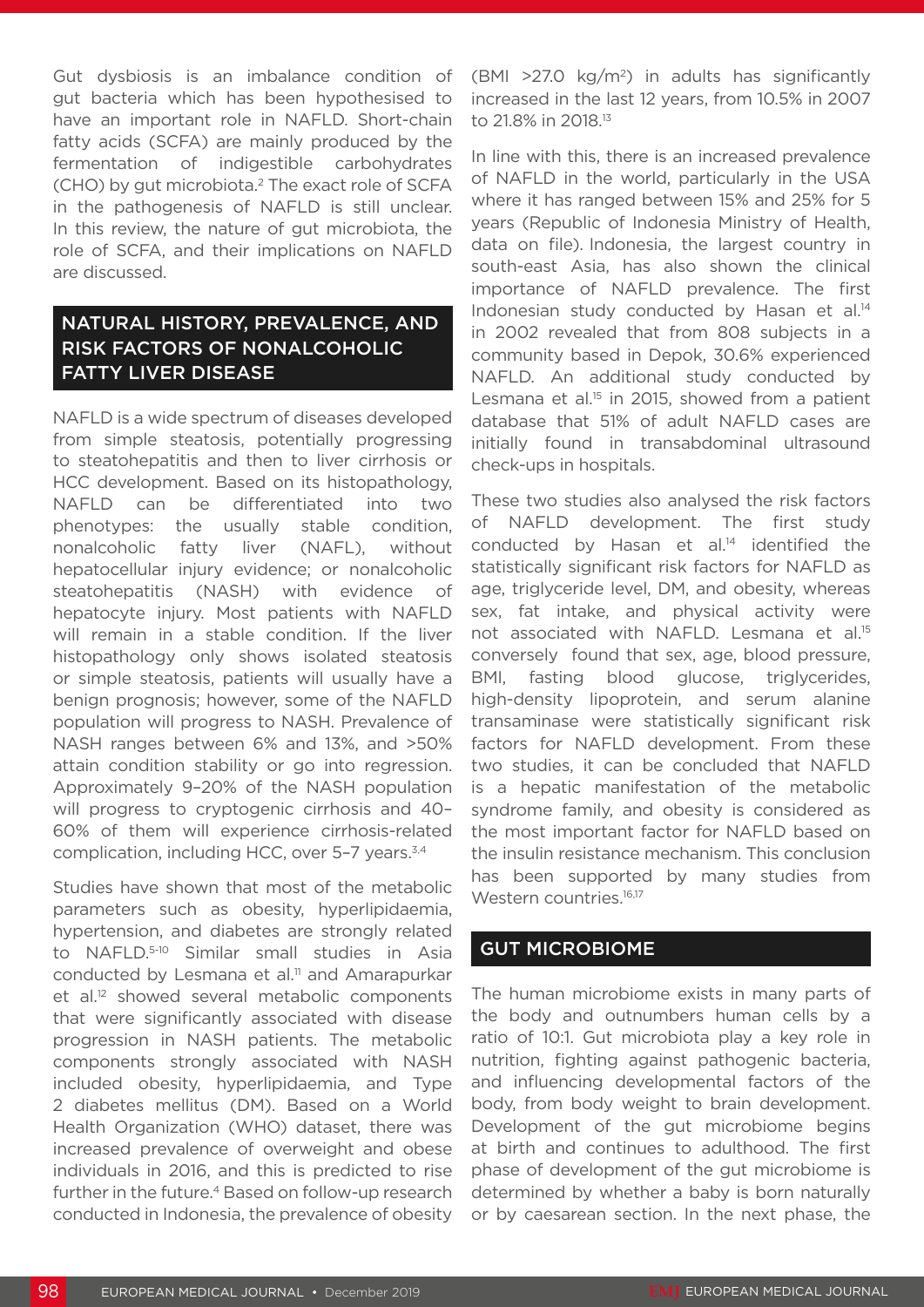baby's gut microbiome can be influenced by nutritional intake: especially by breast or formula milk. Breast feeding has an important role in increasing immunity, whereas formula milk has a role in increasing *Bacteroides*, *Clostridium*, and *Clostridium difficile* bacteria. Additionally, beneficial bacteria in the gut may decrease if the individual has a history of frequent antibiotic treatment.<sup>18</sup>

After the breastfeeding period, the baby will start to eat solid food. In this period, *Firmicutes* will develop as a sign of the adult gut microbiome ecosystem forming. The last stage of gut microbiome development is influenced by daily food intake. The traditional diets that contain high fibre and CHO will help develop more *Prevotella* in the human gut, whereas a Western diet which typically contains high fat will develop more gut *Bacteroides*. The imbalance of diversity and function of intestinal microbiota might contribute to disease development: either intestinally, as with inflammatory bowel disease (IBD), irritable bowel syndrome (IBS), and coeliac disease; or extraintestinally, with obesity, DM, and metabolic syndrome.19-21

#### Features of Gut Microbiota in Obesity

Some alterations of gut microbiota in obesity will be associated with many factors, such as satiety control in the brain; hormone release from the gut (shown as peptide YY and GLP-1); synthesis, storage, or metabolism of lipids in the adipose tissue, liver, and muscle; and intestinal permeability related to systemic inflammation and insulin resistance. Microbial molecules also increase intestinal permeability, leading to systemic inflammation and insulin resistance (Figure 1).<sup>22</sup>

# The Role of Gut Microbiota in Nonalcoholic Fatty Liver Disease and Disease Progression

Gut microbiota are mostly belonging to phyla such as *Firmicutes*, *Bacteroidetes*, *Actinobacteria*, *Proteobacteria*, *Verrucomicrobia*, and *Fusobacteria*. The main phyla dominating the gut are *Firmicutes* and *Bacteroidetes*. The disruption of the gut microbiota composition leads to the imbalance condition, termed gut dysbiosis.<sup>23</sup>

In high free fatty acid accumulation conditions such as obesity, obesity itself can cause gut dysbiosis and lead to insulin resistance, and it has been shown to have a strong association with NAFLD development. Gut dysbiosis has also been hypothesised to have a role in liver disease progression.23 Studies have shown that small intestinal bacterial overgrowth (SIBO), which is a condition of gut dysbiosis, is strongly related to NAFLD development. There is, however, ongoing debate surrounding the data on this phenomenon.<sup>24-26</sup>

Research conducted by Yoshimoto et al.<sup>27</sup> analysed the gut microbiota in two groups of leptin-deficient mice (lean and obese mice) and treated them with a chemical carcinogen. After the intervention, the mice fed with a highfat diet had more Gram-positive bacteria and significantly higher serum deoxycholic acid levels, a gut bacterial metabolite known to cause DNA damage. The obese mice eventually developed HCC. In the study, the model of obesity-induced HCC was proposed from the DCA-SASP (senescence-associated secretory phenotype) axis. Alterations of gut microbiota in mice were induced by dietary or genetic obesity, thus increasing the levels of DCA. DCA in enterohepatic circulation provokes SASP in hepatic stellate cells. This mechanism induces secretion of various inflammatory and tumourpromoting factors in the liver, which facilitate HCC development in mice after chemical carcinogen exposure. This hypothesis has also been supported by results from mice lacking a SASP inducer or depletion of senescent hepatic stellate cells which efficiently prevents development of HCC.<sup>21</sup> HCC development was also influenced by the activation of various cell signalling pathways, e.g., EGFR-pathway,<sup>28</sup> ERK1/2-pathway,<sup>28</sup> AKTpathway,<sup>29</sup> and  $\beta$ -catenin pathway,<sup>30</sup> by DCA.

This hypothesis is also supported by the recent study by Fitriakusumah and Lesmana, $31$  which shows that in NAFLD patients, the prevalence of metabolic factors was dominated by obesity (76.6%), followed by dyslipidemia (75.2%), central obesity (73.2%), metabolic syndrome (73.0%), and DM (70.0%), where SIBO was found to be higher in patients with NAFLD (65.5%) than those without NAFLD. Although there is no significant association between SIBO and NAFLD development, further analysis in the study showed that in the significant fibrosis group, there was a positive correlation to the presence of *Bacteroides* (p=0.037).<sup>31</sup>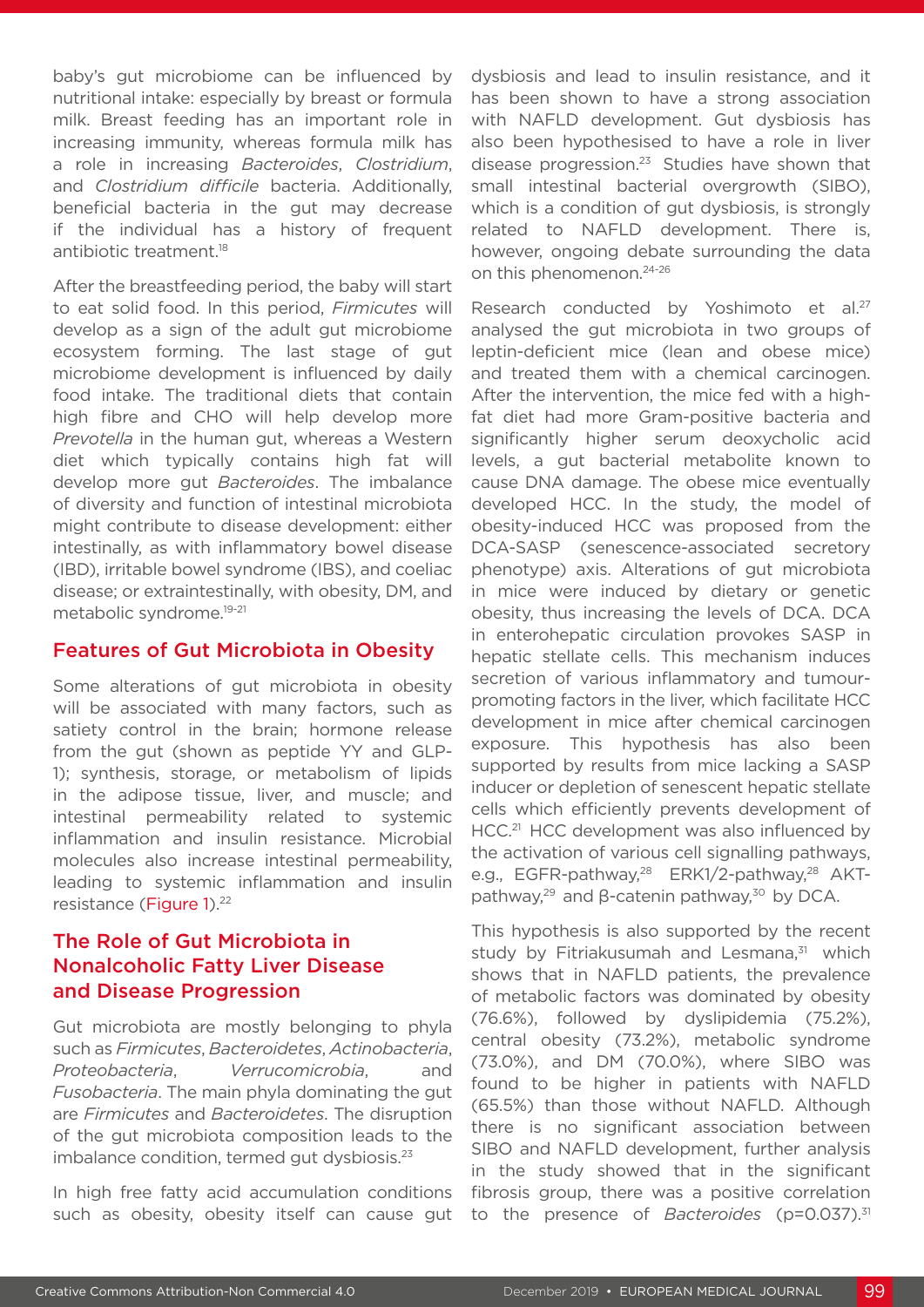

Figure 1: The role of gut microbiota in nonalcoholic fatty liver disease.



Figure 2: Microbial metabolic pathways to short-chain fatty acids in the human gut. CHO: carbohydrate.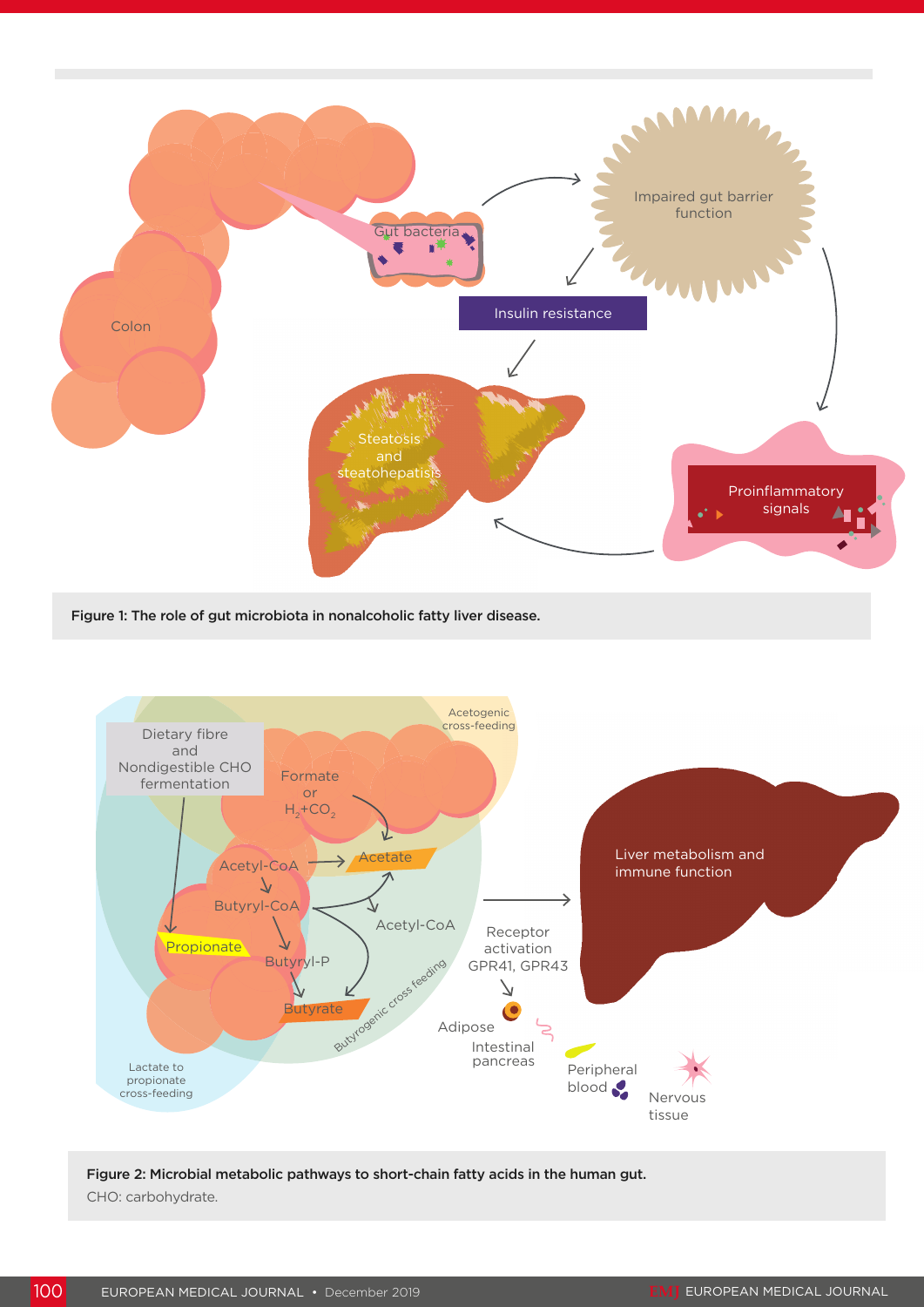Based on the Asia-Pacific Working Party on NAFLD guidelines 2017,<sup>32</sup> it is stated that overnutrition, insulin resistance, and obesity are still the most important factors in NAFLD development. The most important risk factors for gut microbiota are largely still based on experimental data.

### GUT MICROBIAL SHORT-CHAIN FATTY ACIDS AND THE METABOLIC PATHWAY

The main end products resulting from CHO catabolism of intestinal microbes are known as the faecal metabolites, specifically SCFA which include acetate, propionate, and butyrate. The gut microbiota are also the producers of these SCFA. The genus of gut microbiomes known as the primary source of dietary fermentation are *Roseburia*, *Ruminococcus*, *Salmonella*, *Blautia*, *Eubacterium*, *Anaerostipes*, *Coprococcus*, *Faecalibacterium*, *Marvinbryantia*, and *Megasphaera*. Most of these genera belong to the phyla *Firmicutes* or *Bacteroidetes*. 23,33

Acetate and propionate are produced by *Bacteroidetes* phylum, whereas butyrate is mostly produced by the *Firmicutes* phylum. Acetate is the most abundant SCFA in the colon and has two main metabolic routes: from pyruvate via Acetyl-CoA and via the Wood–Ljungdahl pathway (reductive Acetyl-CoA pathway). Three different pathways are used by colonic bacteria for propionate formation: the succinate pathway, acrylate pathway, and propanediol pathway. In contrast, butyrate has two different pathways: the butyrate kinase and butyryl-CoA pathway. Each of these pathways have their own specific bacteria as producers of SCFA (Figure 2).<sup>34</sup>

# THE NATURAL MECHANISM OF SHORT-CHAIN FATTY ACIDS AND FOOD RELATED ISSUES

The receptors for SCFA are of the G-proteincoupled class (GPCR). These receptors are found in various organs, meaning that SCFA can affect multiple parts of the body. Receptors for SCFA include GPR43, GPR41, and GPR109. GPR41 and GPR43 are activated by acetate, propionate, and butyrate. Meanwhile, GPR109 is activated by butyrate and niacin. The SCFA transporter is also found in the colonic epithelium. Transporters

important for the handling of SCFA by the colon include monocarboxylate transporter 1 (MCT1) and sodium-coupled monocarboxylate transporter 1 (SMCT1) in the apical membrane, and MCT1 and MCT4 in the basolateral membrane. MCT1, a H<sup>+</sup>-coupled low-affinity transporter, works under normal dietary conditions to allow SCFA entry into the colonic epithelium when the luminal fibre concentration is high. In contrast, SMCT1, a Na+-coupled high-affinity transporter, plays a critical role under low luminal fibre conditions as a consequence of low fibre content in the diet. SCFA transporters, therefore, provide beneficial effects for colonic bacteria, allowing them to produce their fermentation product in the colon.<sup>35</sup>

Dietary CHO is usually absorbed in the intestine and delivered to the liver through the portal vein. Fast food and food containing high sugar (simple CHO) are not recommended for routine consumption because they are directly absorbed and induce *de novo* lipogenesis (DNL), causing liver fat accumulation which will disturb the balance of SCFA concentration. Fermented and high-fibre foods (complex CHO) are strongly recommended for consumption because gut microbiota use nonfermented CHO (fibre) as raw materials in their metabolism to produce SCFA. This is because dietary fibre cannot be digested in the intestines, and therefore the fermentation process is performed in the colon. Fermented food can also be used as a source of both probiotics and prebiotics.<sup>36</sup> Dietary fat, largely consumed as triglycerides, is also very important as it is usually coming after lipolysis. Saturated fat is more dangerous than unsaturated fat because it is more easily accumulated in the liver and can cause hepatocyte injury. It also has the potential to cause hepatic steatosis and an insulin resistance condition.<sup>37</sup>

#### EFFECT OF SHORT-CHAIN FATTY ACIDS ON NONALCOHOLIC FATTY LIVER DISEASE

SCFA has been considered as one of the key parameters in the pathogenesis of NAFLD. It is known that SCFA has some impact on adipose tissue, energy metabolism, the immune system, and also has a role as the gut microbiota-derived signalling mediators. The role of SCFA in NAFLD starts after its absorption process and travels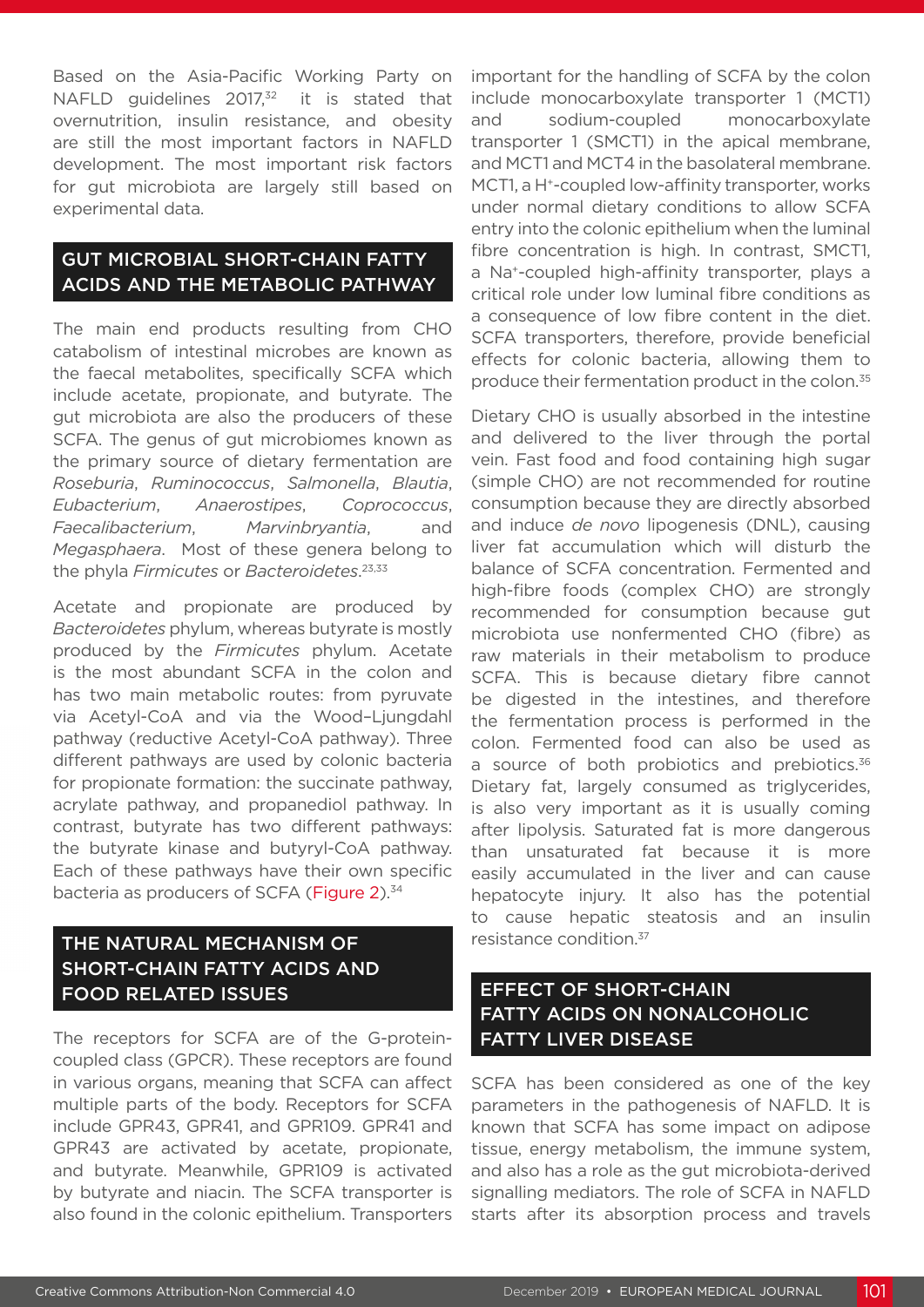through the portal vein into the liver. It has been shown from experimental studies that T-cell regulation and neutrophil chemotaxis can be influenced by SCFA.<sup>36,38</sup>

Based on natural SCFA mechanism, liver fat is regulated mainly by receptor activation (GPR41, GPR43, GPR109A, and OLFR78). The GPR43 receptor is known to be related to the three SCFA: acetate, propionate, and butyrate. In studies this receptor has been shown to be increased in mice receiving a high-fat diet. High abundance of SCFA will lead to hepatic steatosis, meanwhile decreased SCFA reduces hepatic lipogenesis.<sup>36,39</sup>

Acetate is known to be involved in insulin sensitivity and plays a role in modulating gut hormones. However, butyrate and propionate are more important in preventing carcinogenesis, maintaining the intestinal barrier, preventing inflammation, and are also influential in satiety regulation. Acetate plays an important role in lipogenesis and cholesterol synthesis in the liver as well as in the peripheral tissue. Acetate can contribute to the accumulation of triglycerides, and propionate has been known to be involved in hepatic lipid metabolism. Both acetate and propionate are also responsible for low inflammation levels through the immune cellular system. In a probiotic study using the strain *Clostridium butyricum*, butyrate prevented liver disease progression by reducing lipid accumulation in the liver and improved insulin resistance.36

SCFA can also promote NAFLD development through secretion of peptide YY and GLP-1; however, butyrate is the only SCFA which is hypothesised to prevent NAFLD through decreasing both the immune response and insulin resistance.<sup>36</sup> An experimental study investigated the role of GLP-1 and showed that butyrate promoted this receptor, and that there was an apparent reduction of this receptor in NAFLD patients.<sup>40</sup> Another recent study in Europe used faecal collection analyses and showed that NAFLD patients with significant liver fibrosis had low levels of faecal acetate and propionate concentrations when compared to healthy controls. There was also a positive correlation between faecal SCFA (propionate/ acetate) and peripheral proinflammatory T cells, supporting the evidence for the role of SCFA in liver disease progression in NAFLD/NASH.41

#### **CONCLUSION**

Gut microbiota plays an important role in NAFLD development and disease progression. SCFA faecal concentrations may be used as NAFLD biomarkers for disease prediction in the future. High concentration of propionate can promote the development of NAFLD, whereas acetate and butyrate can prevent the development of NAFLD.

#### References

- 1. Chalasani N et al. The diagnosis and management of nonalcoholic fatty liver disease: Practice guidance from the American association for the study of liver diseases. Hepatol. 2018;67(1):328-57.
- 2. Aragonès G et al. Gut microbiotaderived mediators as potential markers in nonalcoholic fatty liver disease. Hindawi. 2019;2019:1-10.
- 3. Starley BQ et al. Nonalcoholic fatty liver disease and hepatocellular carcinoma: A weighty connection. Hepatol. 2010;51(5):1820-931.
- 4. Anstee QM et al. From NASH to HCC: Current concepts and future challenges. Nat. Rev Gastroenterol Hepatol. 2019;16(7):411-28.
- 5. Chavez-Tapia NC et al. The metabolic

syndrome as a predictor of nonalcoholic fatty liver disease. Ann Intern Med. 2006;144(5):379.

- 6. Hamaguchi M et al. The metabolic syndrome as a predictor of nonalcoholic fatty liver disease. Ann Intern Med. 2005;143:722-8.
- 7. Kida Y, Sato T. The metabolic syndrome as a predictor of nonalcoholic fatty liver disease. Ann Intern Med. 2006;144:379-80 .
- 8. Marchesini G, Babini M. Nonalcoholic fatty liver disease and the metabolic syndrome. Minerva Cardioangiol. 2006;54(2):229-39.
- 9. Moseley RH. Progress in understanding the pathogenesis of nonalcoholic fatty liver disease. Hepatology. 2005;41:204-6.
- 10. Neuschwander-Tetri BA. Fatty liver and the metabolic syndrome. Curr Opin Gastroenterol. 2007;23:193-8.
- 11. Lesmana CR et al. Clinical picture, insulin resistance, and adipocytokines profiles of nonalcoholic steatohepatitis (NASH) patients in Indonesia. Acta Med Indones. 2009;41(1):6-10.
- 12. Amarapurkar DN, Patel ND. Prevalence of metabolic syndrome in non-diabetic and non-cirrhotic patients with non-alcoholic steatohepatitis. Trop Gastroenterol. 2004;25(3):125-9.
- 13. Perumpail BJ et al. Clinical epidemiology and disease burden of nonalcoholic fatty liver disease. World J Gastroenterol. 2017;23(47):8263-7